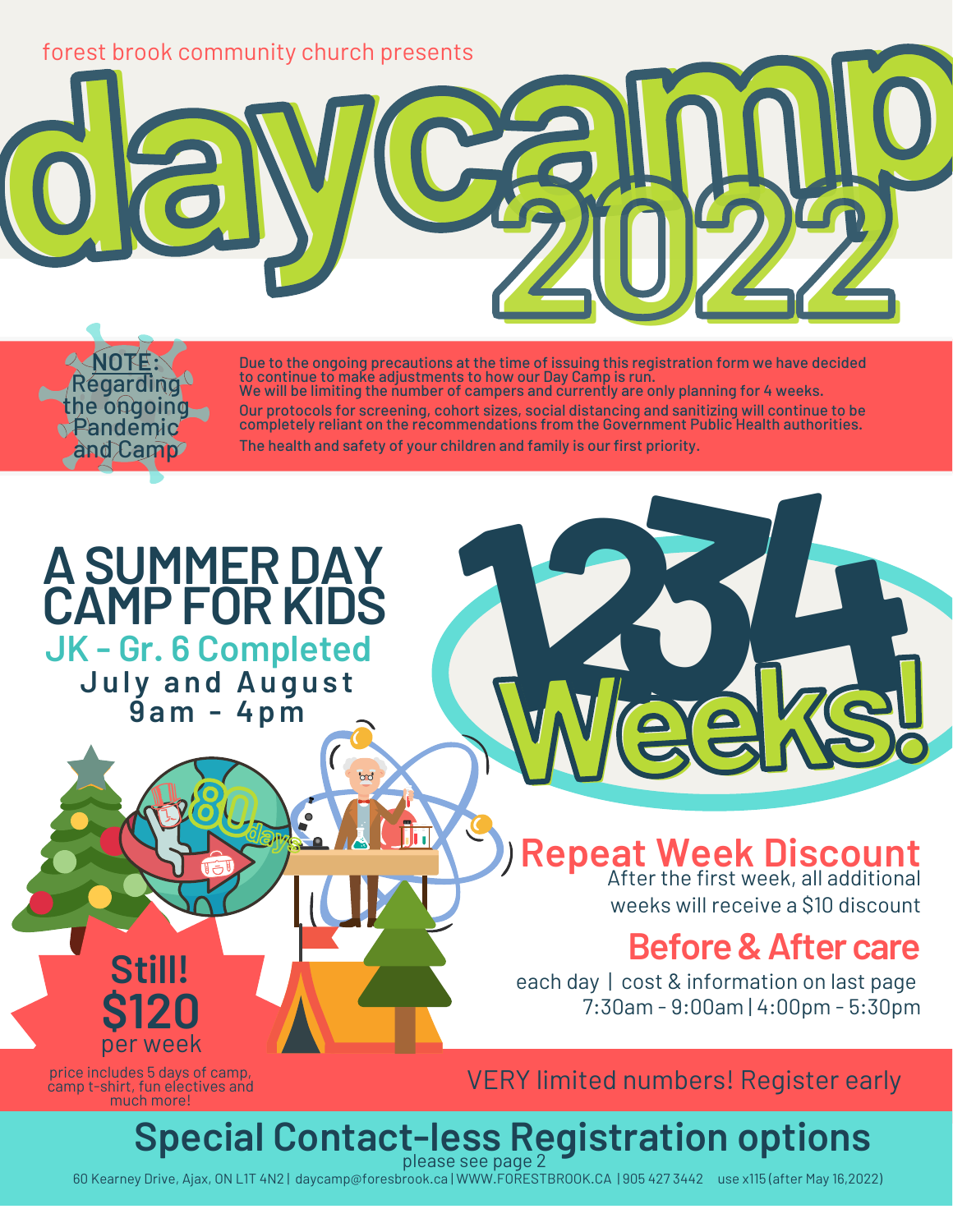

### **AT OUR CAMP**

we provide your children with quality programming which is fun and exciting giving them a chance to grow in their knowledge, relationships and faith. In everything we do, we make every effort to reflect the characteristics of God: love, joy, peace, patience, kindness, goodness, faithfulness, gentleness and self-control.

Lunch and 2 snacks, Water Bottle, Back pack, Light Jacket, Bible (if you have one). NO toys or Electronics

## **What to Bring: What to Wear:**

Running Shoes (NO sandals), Hat, Sunscreen, Camp Shirt (provided the 1st day of camp)

REGARDING ELECTIVES: Campers will be rotating through all electives.

## Contact-less

# **Registration Options:**



Cheque: Print out the registration form from the website and fill it out. Send in your completed registration form and cheque by (snail) mail OR



Cash or Cheque: Print out the registration form from the website and fill it out. Contact camp staff at daycamp@forestbrook.ca, when you have heard back from them, drop it with cash or a Cash or Cheque: Print out the registration form<br>from the website and fill it out.<br>Contact camp staff at<br>daycamp@forestbrook.ca, when you have<br>heard back from them, drop it with cash or a<br>cheque at the office BY APPOINTMENT

OR



Credit Card: Print out the registration form from the website and fill it out. Scan the completed registration form and email to daycamp@forestbrook.ca. You will be invoiced via e-mail with an option to pay online with credit card

### **COVID Precautions**

This summer there will be some additional precaution taken to help stop the spread of any COVID related viruses

- Campers will be in groups of no more than 15 people including counsellors.
- Campers will remain in the same groups for the duration of camp.
- Daily temperature checks will be required for all campers and staff if still stipulated by the Government as a wise precaution.
- Any camper or staff member who has been exposed to a confirmed case of COVID-19 or variant in the previous 14 days will be excluded from the program setting.
- Any camper presenting symptoms of COVID-19 will be immediately separated from others in a supervised area, sent home and referred for testing.
- Cleaning and disinfecting of frequently touched surfaces (such as doorknobs) will be done a minimum of twice a day (a cleaning chart will be used and posted to track cleaning).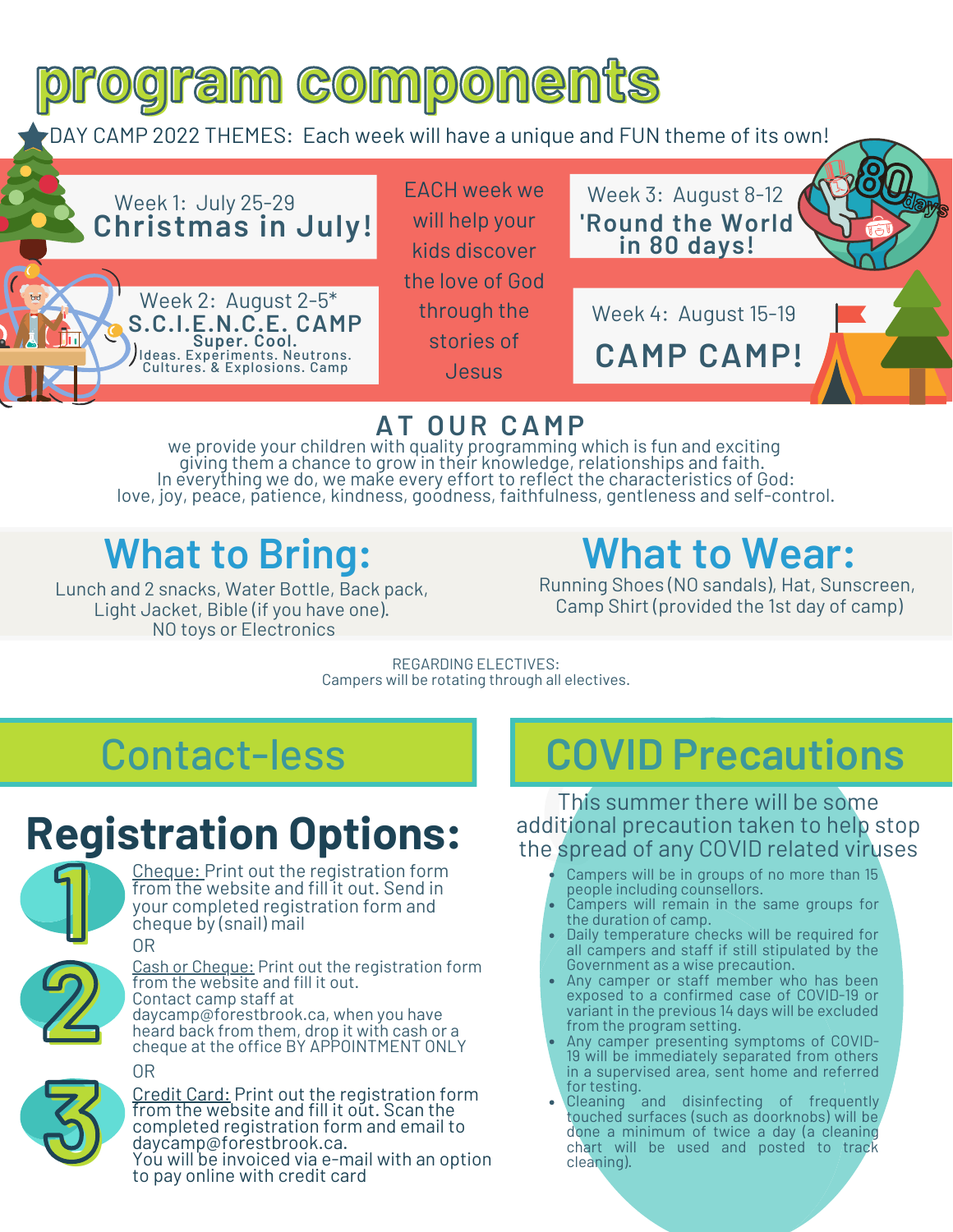# **child information form**

| <b>Child's Name &amp; Address</b>                                                                                                | please fill out one page per child                |  |  |
|----------------------------------------------------------------------------------------------------------------------------------|---------------------------------------------------|--|--|
|                                                                                                                                  |                                                   |  |  |
| Address:___________________________City: ____________ Province: ____ Postal Code: ___________                                    |                                                   |  |  |
| Date of Birth [YY/MM/DD]: _________________________ Gender_______________________ T-Shirt Size: (Children's Sizes) S M L XL      |                                                   |  |  |
|                                                                                                                                  |                                                   |  |  |
|                                                                                                                                  | (Friend's Name) (Parent of Friend) (Phone Number) |  |  |
| Parent/Guardian Contact Information Please indicate if you are a Guardian who is not a Mother or Father                          |                                                   |  |  |
|                                                                                                                                  |                                                   |  |  |
| [Father]Name: _________________________Cell #__________________Email: _____________________________                              |                                                   |  |  |
|                                                                                                                                  |                                                   |  |  |
|                                                                                                                                  |                                                   |  |  |
| Is Forest Brook your church home? YES NO If no, do you have any affiliation with another church or religious institution? YES NO |                                                   |  |  |
|                                                                                                                                  |                                                   |  |  |

#### **Health and Wellness:**

#### Day Camp RELEASE

#### Health

I understand that every precaution will be taken to keep my child safe while in the care of Forest Brook Community Church. However, I understand that my child's participation in this Day Camp may result in injury, health emergency or the contraction of COVID-19 or variant. In the event of a health emergency, I acknowledge that Forest Brook staff/volunteers may arrange for my child to be taken to the emergency department of the nearest hospital and I hereby give permission for my child to be transported by emergency vehicle, if necessary. I acknowledge that Forest Brook staff/volunteers will make every effort to contact me as soon as possible should these measures need to be taken. I acknowledge that should my child present with symptoms of COVID-19, he or she will be separated from the group, sent home, and referred for testing. By signing on the line below, I hereby confirm my agreement to the foregoing.

Parents Signature Date Communications and the Date Communications of the Date Date Date

\_\_\_\_\_\_\_\_\_\_\_\_\_\_\_\_\_\_\_\_\_\_\_\_\_\_\_\_\_\_\_\_\_\_\_\_\_\_\_\_\_\_\_\_\_\_\_\_\_\_\_\_\_\_\_\_ \_\_\_\_\_\_\_\_\_\_\_\_\_\_\_\_\_\_\_\_\_\_\_\_\_\_\_\_

Permission for Child to Leave FBCC Property and to have Pictures Displayed

\_\_\_\_ (initial here) I hereby give permission for my child to leave the premises of Forest Brook Community Church with his or her group to go for walks in the surrounding neighborhood during day camp.

\_\_\_\_ (initial here) I hereby give permission for my child's picture to be taken during camp and used for public media purposes to advertise and promote Forest Brook Community Church's Day Camp.

#### Waiver/Release of Liability and Indemnity

I hereby waive, release, discharge and hold harmless Forest Brook Community Church and its officers, directors, elders, employees, volunteers, agents, representatives and successors (collectively "FBCC"), from any and all claims, liabilities, demands, expenses and causes of action that I may have, or that hereafter may accrue to my child, that in any way may relate to or arise from the above-named person's participation in the activities of FBCC, including without limitation, any and all claims for medical expenses or treatment, personal injury, illness, or property damage. Notwithstanding the foregoing, I acknowledge that this release will not be effective to relieve FBCC from and against loss which is directly caused by FBCC's own gross negligence or willful misconduct. I further agree to indemnify and save harmless FBCC from any actions, claims or demands whatsoever that the above-named person may have against FBCC in connection with the above-named person's participation in the activities of FBCC. I agree and acknowledge that I have read this release and indemnity in its entirety and understand its terms and conditions.